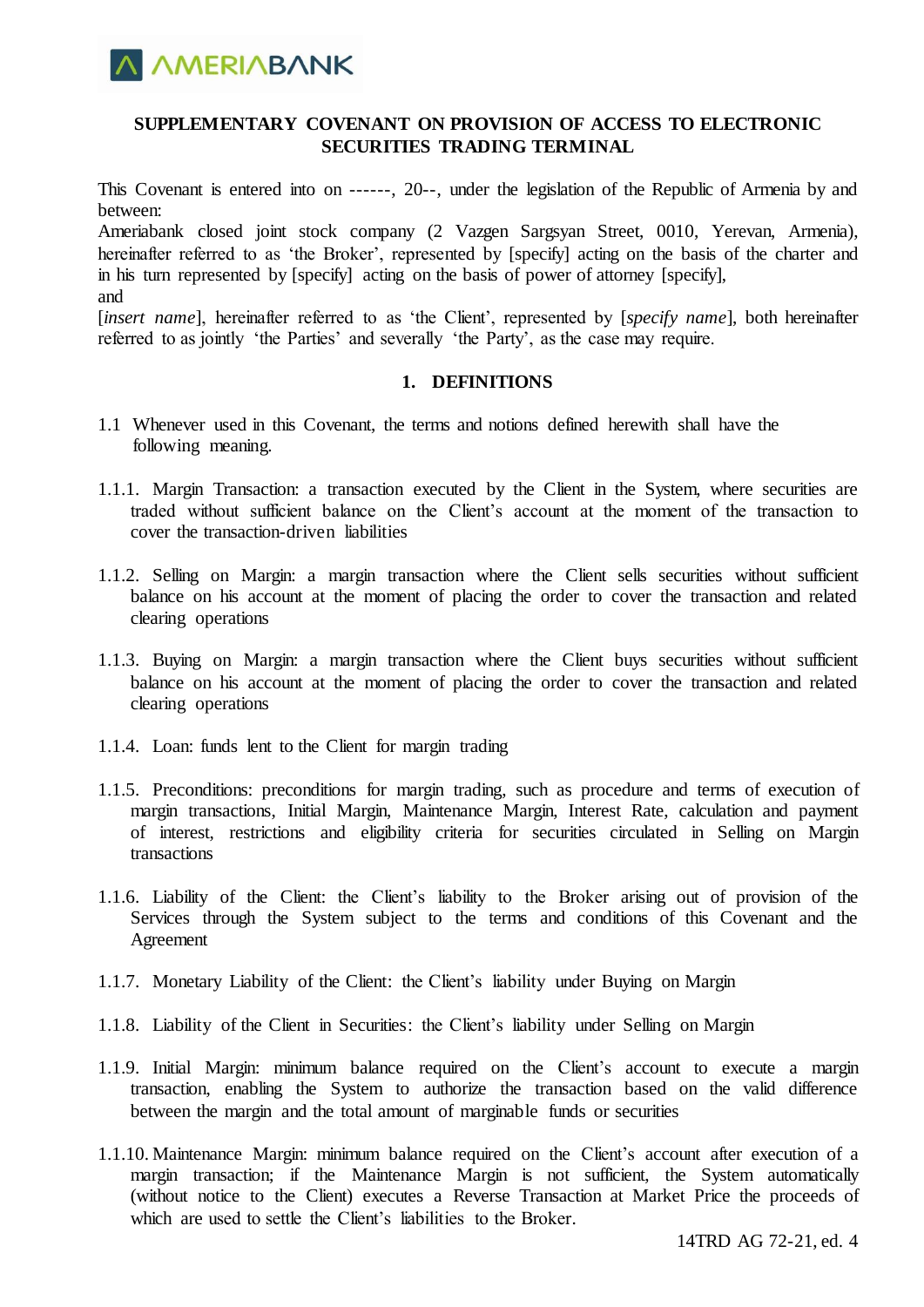

- 1.1.11. Market Price: the price of the latest trading transaction in the Trading System with the Securities in question
- 1.1.12. Closing of position: selling or acquisition of the Securities received or sold during the Client's transactions, by means of Reverse Transactions at Market Price
- 1.1.13. Reverse Transaction: selling or acquisition of securities identical (in terms of issue, class and type) to the securities bought or sold, respectively, before
- 1.1.14. Day Trade: trading and reverse trading with Securities within one and the same Trading System during one Trading Session
- 1.1.15. Website: the home page of the Broker's [www.ameriabank.am](http://www.ameriabank.am/) domain
- 1.1.16. System: a software application conventionally named Ameria Global Trading, enabling the Client to trade with foreign securities on-line, to which the access is the means of provision of services under this Covenant. The System incorporates an interface with personal settings and account management tools, enabling the Client to activate and deactivate the services, use the demo version of the Trading System, view and download transaction reports.
- 1.1.17. Agreement: Brokerage Service Agreement # [*insert*], executed by and between the Client and the Broker on [*insert date*], including the Ameriabank CJSC General Terms of Brokerage Service which are an indispensable part of the Agreement and together with it form one integral and complete document
- 1.1.18. Custody Agreement: Custody Service Agreement executed by and between the Client and the Broker on [*insert date*]
- 1.1.19. Any term capitalized throughout the text of this Covenant but not defined in the above clause 1.1 shall have the meaning defined in the Agreement.

### **2. SUBJECT OF THE COVENANT**

- 2.1. The Broker shall provide to the Client, by means of the System, access to trading with Securities and multidenominated funds on regulated and non-regulated foreign Securities markets, including various trading systems and platforms (hereinafter collectively or separately referred to as the Trading System or Trading Systems, as the case may require), subject to the terms and conditions of this Covenant, the Agreement and the Custody Agreement.
- 2.2. Subject to the terms and conditions of this Covenant, the Broker agrees to provide the Client with access to Loan and a currency conversion option in the System in order to execute Margin Transactions.
- 2.3. Subject to the terms and conditions of this Covenant, the Broker shall provide to the Client, by means of the System, access to regular updates on quotations in Trading Systems and information on circumstances that are likely to affect the price of Securities. The updates tool is activated or deactivated by the Client in person in the System account management interface.
- 2.4. The Client shall pay the fees for the services specified in the above clauses 2.1-2.3 subject to the terms and conditions of this Covenant and the Agreement.

## **3. PROVISION OF SERVICES**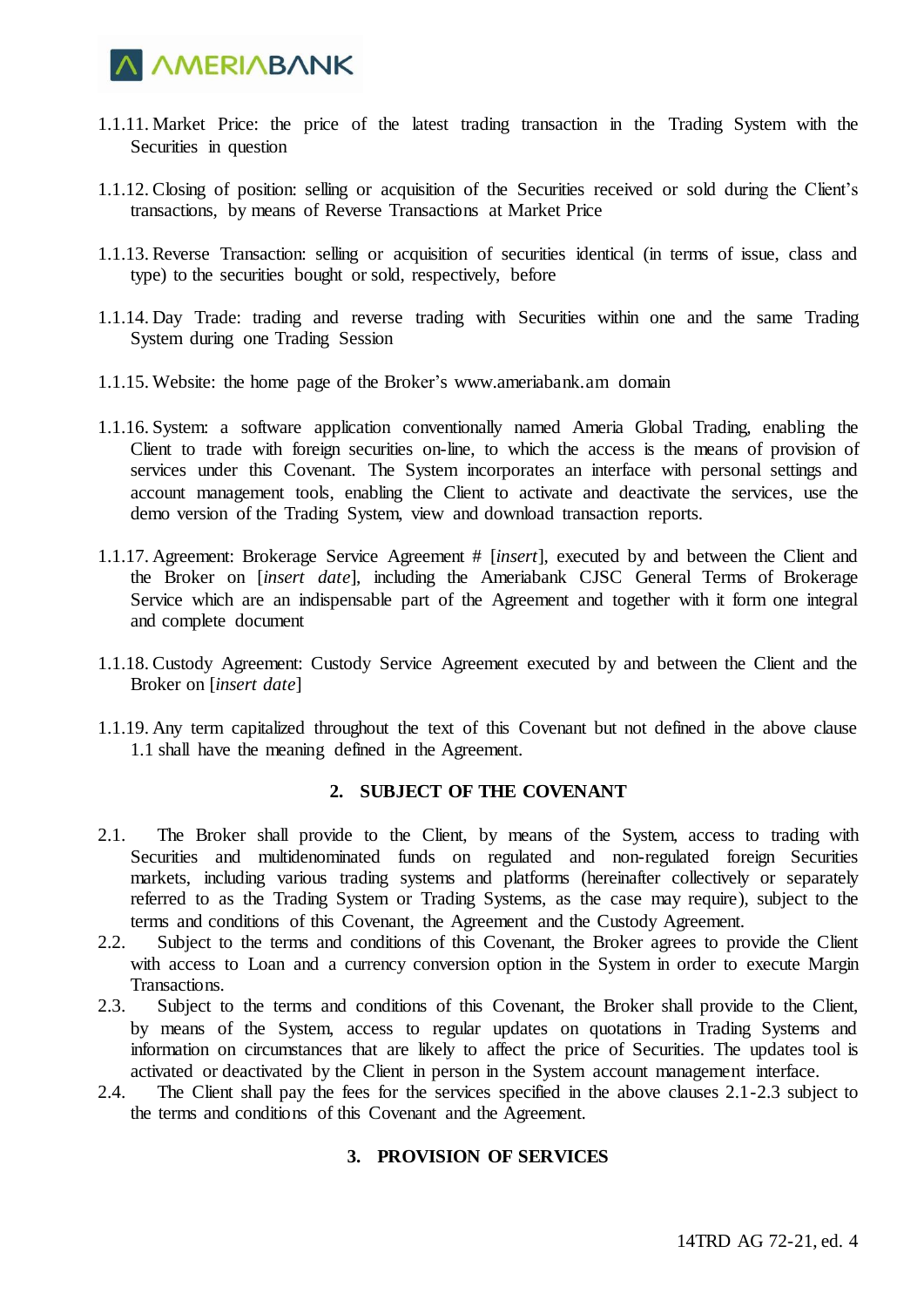

- 3.1. The Broker shall provide the services specified in the above clauses 2.1-2.3 by means of providing the Client with access to the System. The System enables the Client to create, process and place orders in various Trading Systems. The Broker shall be responsible for forwarding the Client's orders for execution, but not for their execution.
- 3.2. The System enables the Client to place Securities trading orders within the Trading Systems and countries listed in Annex 1 to the Agreement.
- 3.3. To provide the services specified in the above clauses 2.1-2.3, the Broker shall provide to the Client a System user code. The code shall be delivered in a closed envelope or emailed to the address indicated by the Client in the Agreement. In either case, however, the code shall be deemed properly delivered to the Client and the Broker shall not be liable for losses incurred by the Client due to disclosure of the code to third parties, unless is it proved that the Broker has disclosed, or aided in disclosure of the code, willfully. The Client shall be responsible for the use of the System at his own risk.
- 3.4. Any term or relation whatsoever, related to the services under this Covenant but not regulated hereby, and the terms of bookkeeping of the Client's Assets, other than the terms set forth in the below clause 3.6, shall be regulated by the Agreement and the Custody Agreement.
- 3.5. In order to manage the funds traded during the Transactions under this Covenant, the Broker shall open for the Client a Brokerage Account # [*insert*] in US dollars. As appropriate or necessary, the Broker may open Brokerage Accounts in currencies other than US dollars in order to ensure the settlement of monetary liabilities to the Client, provided that the Broker commonly opens and manages accounts in such currencies. Hereby the Client orders the Broker to open the accounts specified in this clause. The legal status of the Brokerage Accounts specified in this clause shall be subject to the Agreement which means that the provisions of the Agreement which are related to Brokerage Accounts shall apply to the accounts specified in this clause.
- 3.6. If the Broker does not commonly open and manage accounts in a currency required by the Client, the Assets received as a result of Transactions shall be converted into US dollars at the exchange rates applied by the Agents involved in the Transaction.

#### **4. REPRESENTATIONS AND WARRANTIES. LIABILITY.**

- 4.1. The System enables the Client to execute Margin Transactions provided that all Preconditions are in place and duly complied with.
- 4.2. The Client fully understands the Preconditions and specifics of margin trading under this Covenant, as well as the higher level of risk as compared to ordinary (non-margin) trading, such as increase of risk exposure in terms of the Client's liabilities in case of losses.
- 4.3. The Client fully understands the System, the rules of its use, its tools and functions, the risk associated with using the information retrieved through the System and executing Transactions through the System, the specifics of trading through the System, types of Orders, their specifics and techniques of creation and placement, its consequences.
- 4.4. The Client fully understands that, in case of non-application or wrong application of the System tools and functions, or making investment decisions based on the information retrieved in the System, only he will be responsible for any consequences that might ensue. The Broker shall not be liable for any losses incurred by the Client through the use of the System.
- 4.5. The Broker shall not assume, through provision of access to the System to the Client, any liability or responsibility, whatsoever, before the Client for explaining the rules, procedure and specifics of the System use, and shall fully trust to the Client's representations and warranties specified in the above clauses 4.1-4.4.

## **5. USE OF THE SYSTEM**

- 5.1. The Client shall use the System solely at his own discretion and risk.
- 14TRD AG 72-21, ed. 4 5.2. Any login into the System using the access code assigned to the Client Once this Covenant has been signed, and any operation in the System shall be deemed executed by the Client whether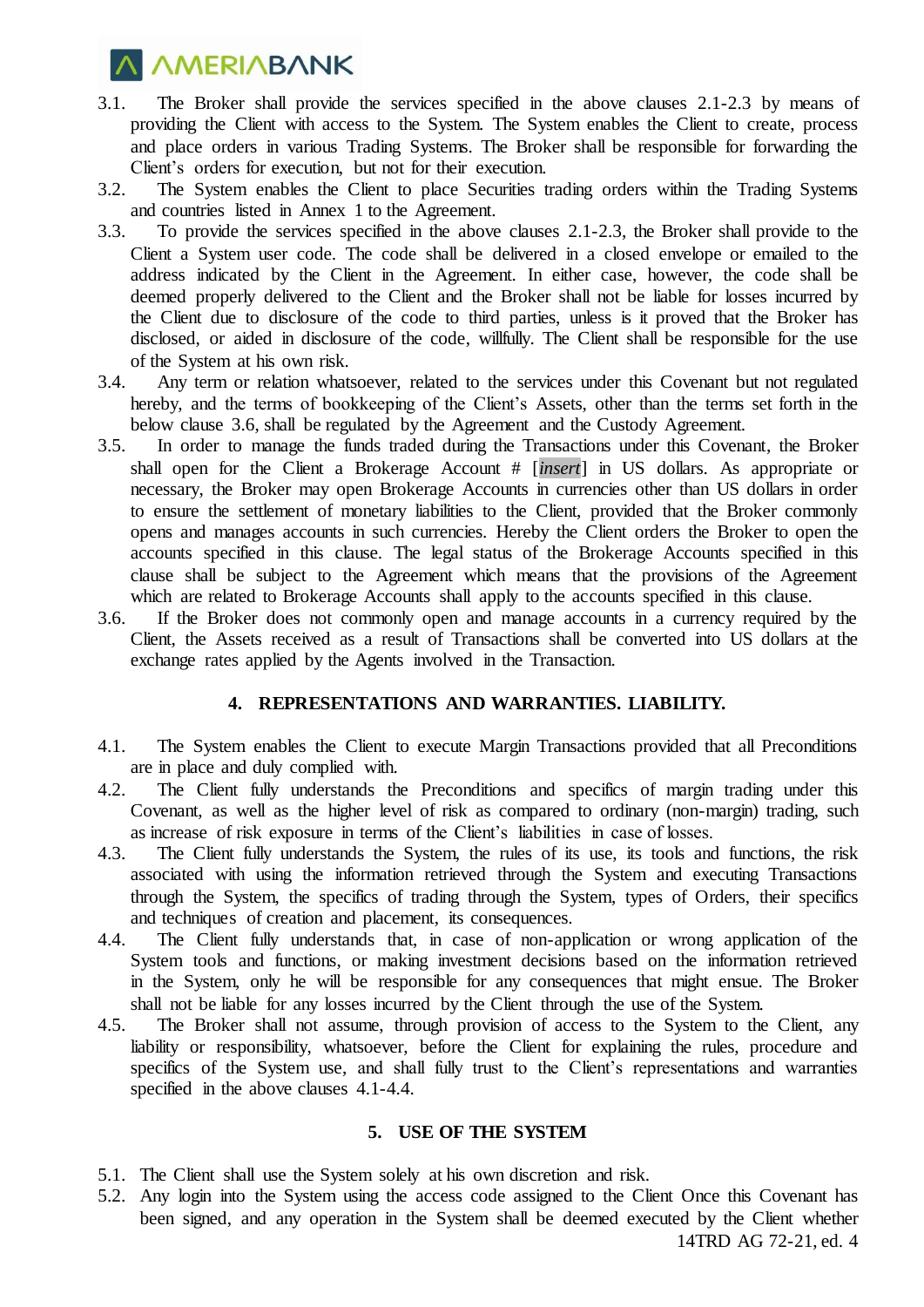**A AMERIABANK** 

or not such actions were performed by the Client in person, unless the Client, before such login or operation, informs the Broker in writing during Operational Days through the channels defined in the Agreement that the access code has been or might have been, made known to third parties without consent or permission of the Client, and requests a new access code.

- 5.2.1. Once requested, the new access code shall be delivered to the Client pursuant to the above clause 3.3 within 2 business days of request, with receipt acknowledgement either by means of signature or electronic confirmation message. If no written claim is presented to the Broker within 4 business days of the request, the new access code shall be deemed properly delivered.
- 5.2.2. Access to the System shall be provided to the Client based on the Client's representations and warranties, incorporated herein, that the Client fully knows and understands the System as well as all legal and economic consequences of operations performed through the System.
- 5.2.3. The Client hereby confirms that fully understands all legal and financial consequences of commands and actions initiated in the System by clicking on respective buttons.
- 5.2.4. The Client fully understands that use of hardware and other devices designed for operation of computer (including keyboard, mouse, on/off buttons, etc.), as well as any action performed with or using the computer and its accessories when connected to electric power supply sources (such as pressing or clicking any key or button on the keyboard, mouse, or in software interface), whether realized or not realized, intended or accidental, may result in execution of one or more Transactions with Securities, or setting or modification of terms of Transactions with Securities, or activation or deactivation of the Loan or the Client's access to market data and information services, or modification of their time and other settings, or other legal liability with respective financial and economic consequences under this Covenant and the terms of Transactions with Securities, including financial losses, non-budget expenses, Monetary Liabilities and Liabilities in Securities, liabilities under Transactions. In terms of this clause, the responsibility for the consequences specified herein, and any other consequences of performing any action in the System, is solely that of the Client.
- 5.3. The Broker shall be entitled to block, temporarily or for an indefinite period, the Client's access to the System, giving an email notice to the Client at the earliest convenience, in the following cases:
	- 5.3.1. In the reasonable opinion of the Broker the System is being used by a person other than the person having authorized access
	- 5.3.2. In the reasonable opinion of the Broker the System is being used for laundering of illicit proceeds
	- 5.3.3. The System needs technical service, repair or improvement
- 5.4. The Client fully understands and agrees that the operation of the System might be subject to malfunctioning or failure for reasons not depending on the Broker. Such reasons include malfunctioning or failure of network devices and channels, servers, or actions of providers or other agents aimed at treatment of such malfunctioning or failure. In any case, the Broker shall not be liable for malfunctioning or failure of the System due to the above reasons.
- 5.5. The Client's access to the System shall be blocked in case of termination of this Covenant or the Agreement, 3 days prior to termination, unless otherwise agreed by the Parties. The Client's access may also be blocked based on written application of the Client.
- 5.6. Publication of System user guides or manuals or other tutorials or similar materials on the Website is purely informational in purpose and intent and does not originate any liabilities, whatsoever, for the Broker. The Client may not present any claims to the Broker in relation to the consequences of operations or actions performed based on such guides, manuals, tutorials or other similar materials.
- 5.7. The Client fully realizes that the information retrieved through the System, including market data (in real time or otherwise), Securities quotations, economic, political or private news and updates, is purely informational in purpose and intent, may contain time as well as other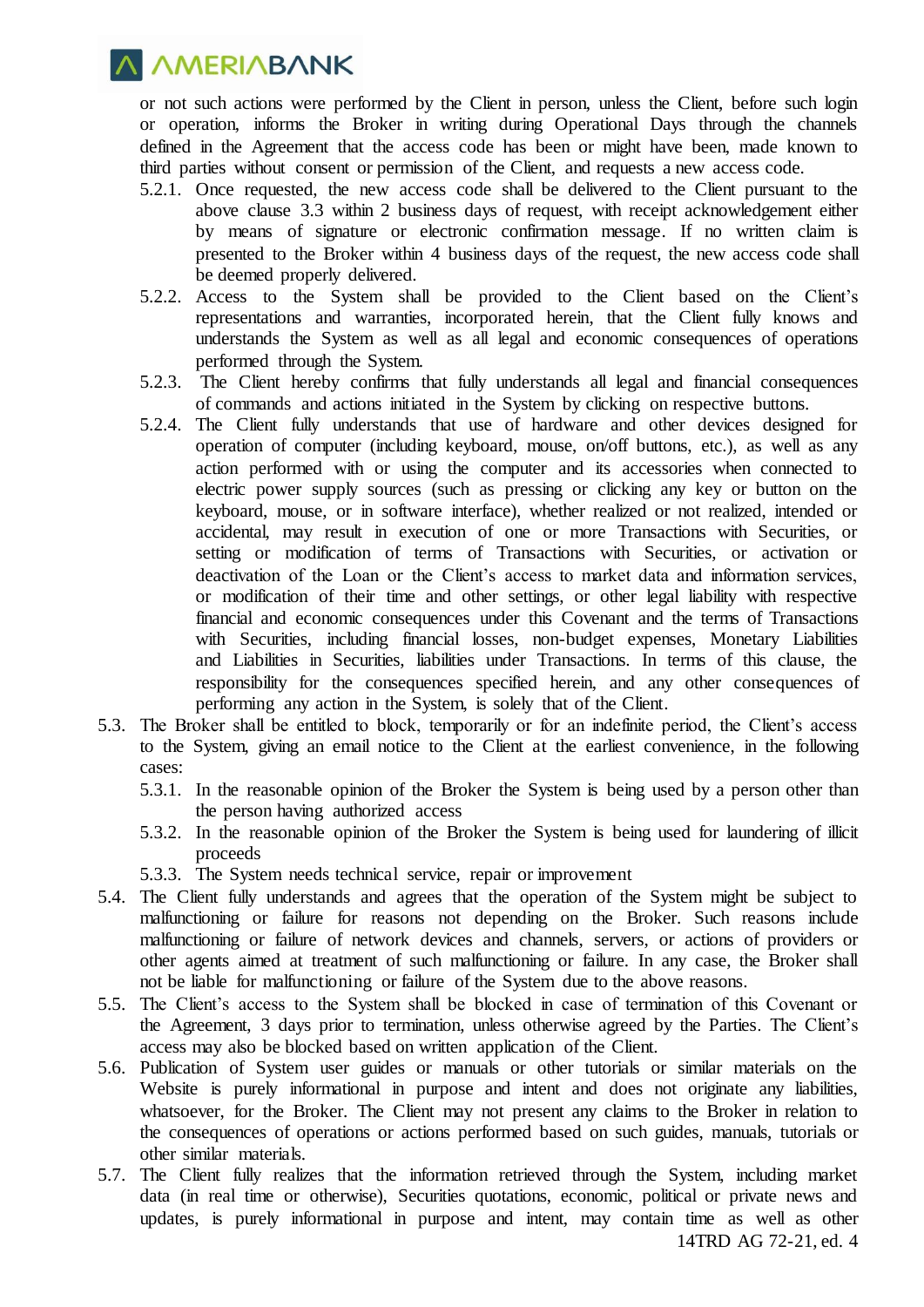**A AMERIABANK** 

accidental, technical or arithmetical errors and differ from real-time data. The Client shall use such information solely at his own risk. The Broker shall not be liable for any adverse effect or loss caused by the investment decisions made by the Client based on the information retrieved in the System.

5.8. Access to the System shall be provided to the Client based on the Client's representations and warranties, incorporated herein, that the Client fully knows and understands the System as well as all legal and economic consequences of operations performed through the System.

#### **6. PRECONDITIONS**

- 6.1. The Broker agrees to enable the System to authorize the Client's Buying and Selling on Margin transactions and the Client agrees to provide the Initial Margin on his account, required for execution of such transactions.
- 6.2. The Initial Margin is expressed as a percentage of the price of Margin Transaction and can be viewed in the System for every single Margin Transaction.
- 6.3. If the Client fails to provide the Maintenance Margin the System closes the positions to the extent of the difference between the Maintenance Margin and the balance available on the Client's account.
- 6.4. The Maintenance Margin is determined by the Broker as a percentage of the price of Margin Transaction. The Maintenance Margin is displayed in the System.
- 6.5. The Initial Margin and the Maintenance Margin can be changed without prior notice to the Client. The Client hereby agrees and fully understands that he should constantly track the Initial Margin and the Maintenance Margin and may not present any claims if changes of the Margin result in closing of the positions.
- 6.6. The Broker is under no obligation to inform the Client in case the Maintenance Margin is insufficient in which case the System may close the positions and direct the proceeds to increase the Maintenance Margin and settle the Client's Monetary Liabilities and Liabilities in Securities.
- 6.7. The Parties hereby agree that the Maintenance Margin is the Monetary Liability of the Client or the Liability of the Client in Securities in money expression.
- 6.8. The Parties agree that until proper fulfillment of the Client's Monetary Liabilities and Liabilities in Securities the proceeds of Margin Transactions, including securities or revenue from their sale, may be retained (Retention of Assets) by the Broker to secure the Monetary Liabilities and Liabilities in Securities of the Client, to the extent of such liabilities. In terms of the foregoing, the Broker shall be entitled to block these amounts on the Client's accounts and reject transfer orders.
- 6.9. Unlimited Day Trade through the System is possible only if at the moment of execution of each Reverse Transaction the balance on the Client's account is equal to 25,000 US dollars at Market Price in money expression. If on any day of the week the balance specified in this clause is not available on the Client's account, the Client may engage in Day Trade only thrice during that week. After the third Day Trade the System disables all transaction options other than Reverse Transaction for the given week.
- 6.10. The Client hereby agrees and fully understands that execution of Margin Transactions through the System is possible only in case the balance on the Brokerage Account for operations through the System or Securities Account is equal to 2,000 US dollars in money or securities expression at Market Price.
- 6.11. Execution of Selling on Margin transactions through the System is possible only with the Securities included in the eligibility list which can be viewed in the System.

## **7. FEES AND RATES**

7.1. Subject to the terms and conditions of this Covenant, the Client shall pay to the Broker fees for transferring orders for execution through the System and for securing the payment of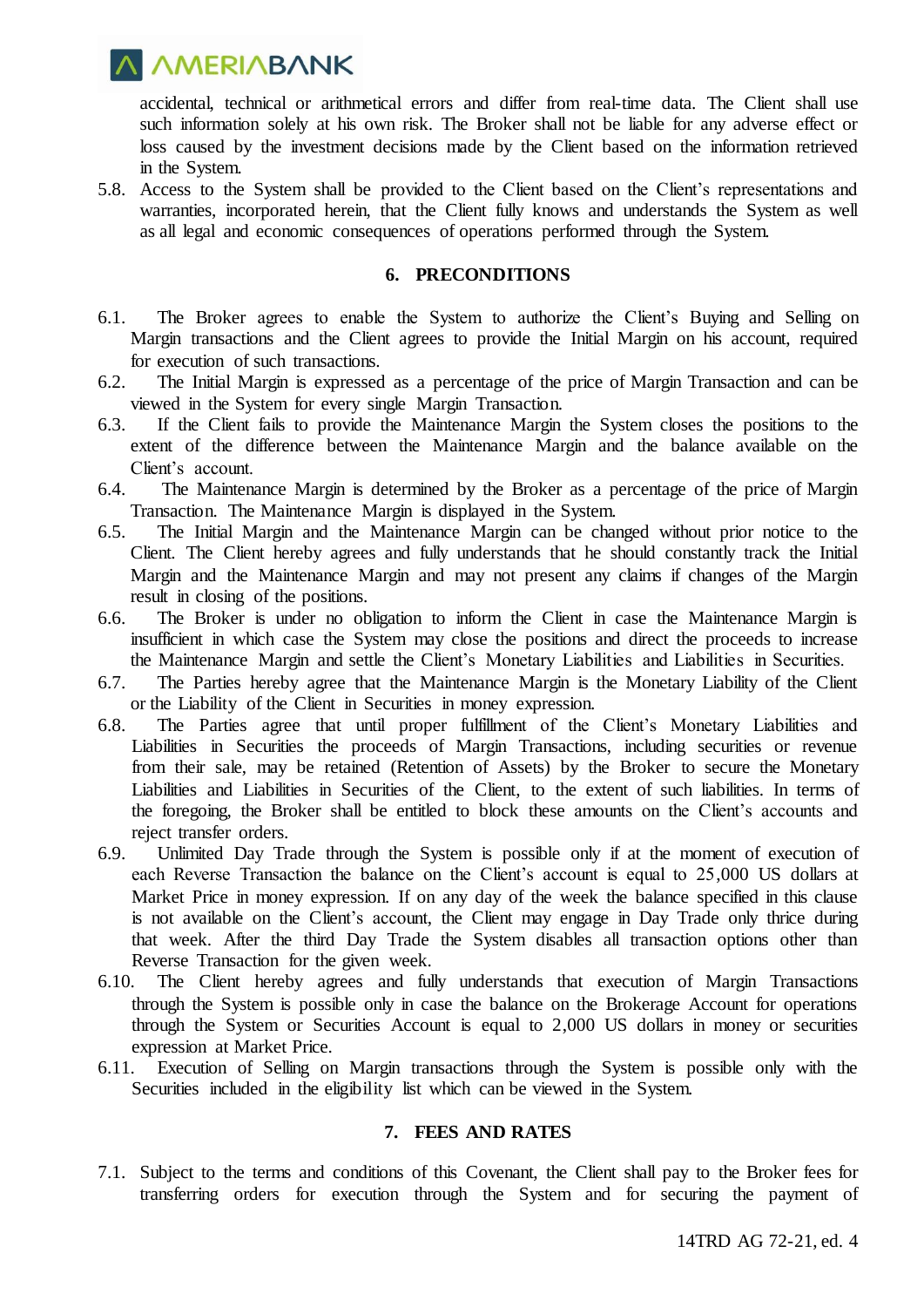

commissions to the Agents who handle and execute the orders. For further reference to the fees, see Annex 1 to the Agreement.

- 7.2. Any transaction through the System is possible only if the balance on the Client's account is sufficient to cover the Client's expected liabilities arising out of the transaction and the outstanding Monetary Liabilities and Liabilities in Securities.
- 7.3. In order to execute a Buying on Margin transaction through the System the Client shall pay to the Broker an interest accrued on the Loan. The interest shall be calculated from the day of the transaction until crediting of the Loan to the Brokerage Account.
- 7.4. If denominated in money, the Loan provides access to sufficient funds for margin trading. The Broker shall lend no funds out of its own resources but shall ensure access to the Agents' resources.
- 7.5. If denominated in Securities (in case of Selling on Margin), the Loan provides access to funds denominated in the required currency and equivalent to the required Securities at Market Price. The Broker shall lend no funds out of its own resources but shall ensure access through the System to the Agents' resources. In this case, the rate of interest specified in the above clause 7.3 shall be calculated daily, based on the closing price of the Securities in question at the end of each Trading Session in the respective Trading System. The rate shall be calculated based on a 365-day year.
- 7.6. The Client shall pay to the Broker fees for the services specified in the above clause 2.3 pursuant to Annex 1 to the Agreement.
- 7.7. The rate of interest for the Loan is specified in Annex 1 to the Agreement.
- 7.8. The Client's liabilities to the Broker under this Covenant, including the Monetary Liability and the Liability in Securities, arise at the moment of completion of respective action or operation (clicking on respective button) in the System by the Client. Where a Loan is provided for the Transaction the said liabilities arise on the condition that the Transaction or Margin Transaction will be executed with deferment. In certain Trading Systems delivery of order for buying or selling certain Securities is in itself a liability starting from the moment the Client clicks the relevant button or initiates the relevant command, without necessity to set a deferred date of execution. The list of such Trading Systems and Securities is published on the Website by the Broker.
- 7.9. The Client fully understands that in any case the Broker may refuse to provide the Loan without any explanation whatsoever and the provision of the Loan is solely at the discretion of the Broker, as the provider of access to the System.

## **8. RESPONSIBILITY AND INDEMNITY**

- 8.1. Subject to the terms and conditions of this Covenant the System is provided to the Client solely for trading in Securities using legally obtained assets for the benefit of the Client.
- 8.2. The Client shall not use the System for a purpose other than that specified in the above clause 8.1, neither shall the Client use any funds or means, including provision of unauthorized access, trading for illegal purposes or using illegally obtained assets, other than those specified in clause 8.1. In case of failing to comply with this clause the Client shall provide to the Broker adequate indemnity.
- 8.3. The Client shall indemnify the Broker against any third party claims in connection with use of the System by the Client, including, if such claims have been submitted to the Broker (sums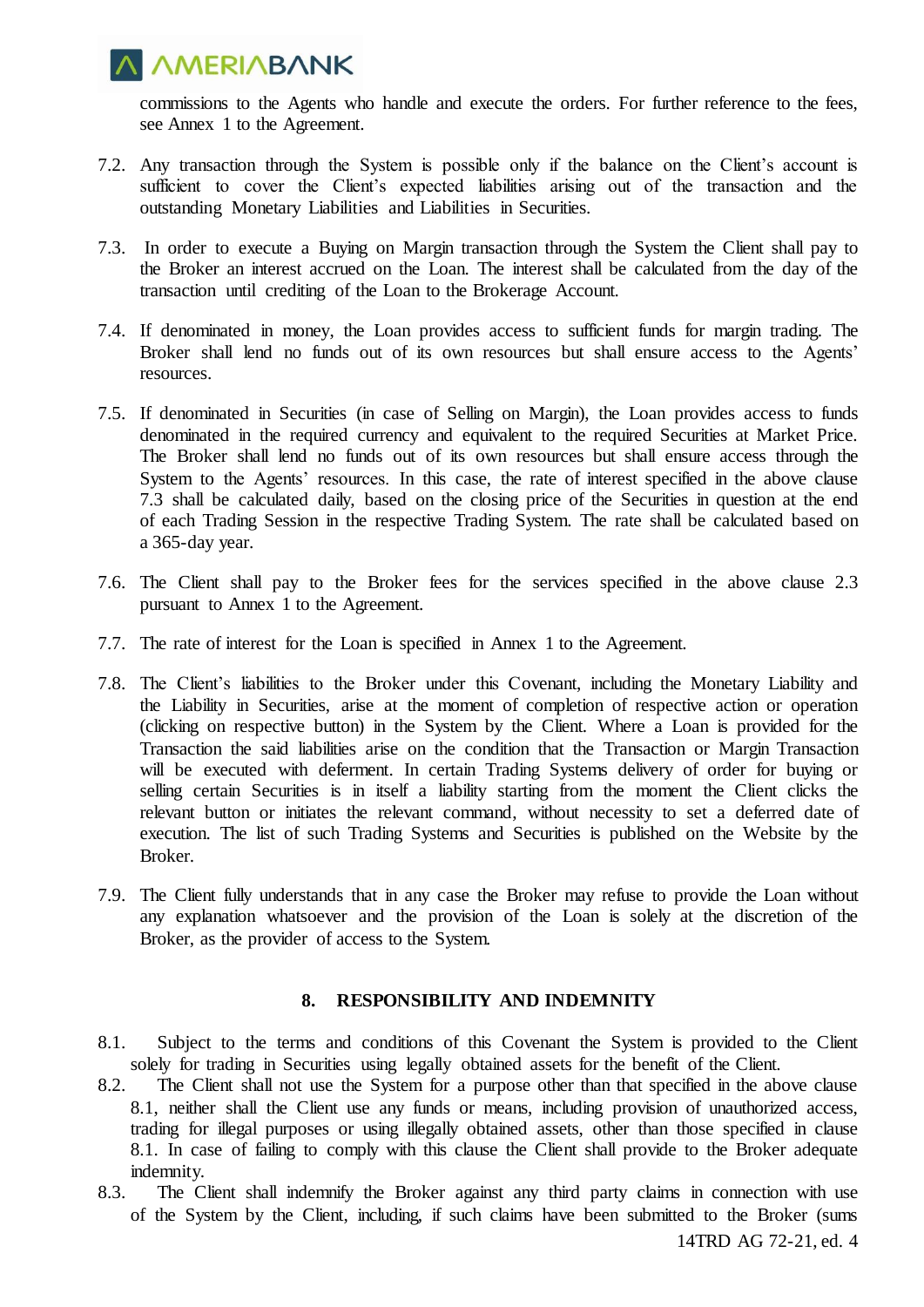# **A AMERIABANK**

charged to Broker's accounts through direct debiting) for automated closure of Client's positions or performing such closure in such time when the Client's Monetary Liability or Liability in Securities exceed Initial Margin or Maintenance Margin.

- 8.4. Other responsibilities and liabilities of the Parties shall be regulated by other provisions of this Covenant, the Agreement and Custody Agreement. When not regulated by this Covenant, the Agreement or Custody Agreement, such responsibilities or liabilities shall be subject to the legislation of the Republic of Armenia.
- 8.5. The Broker shall not be liable for losses incurred by the Client in case of automatic closing of Positions where provided for by this Covenant.
- 8.6. If the System fails to close the positions automatically the ensuing liability due to default or failure in performance shall be the legally enforceable liability of the Client.
- 8.7. The Broker does not guarantee the quality of services under this Covenant, neither is the Broker under any obligation to maintain the operation of the System in good condition.
- 8.8. At any moment the Client shall accept the System and its operation 'as they are'. In terms of this clause 'as they are' means that any failure or malfunctioning of the System for any reason other than willful intent of the Broker shall be accepted by the Client as inherent to the System. The Broker shall not be liable for such failure or malfunctioning of the System. Without prejudice to the foregoing, the Broker will attempt, to the best of its purpose and efforts, to assist the Client in repairing the System, but is under no obligation to do so.

## **9. CONCLUDING PROVISIONS**

- 9.1. This Covenant enters into effect from the moment of signing. In any case, this Covenant shall be valid only if the Agreement and the Custody Agreement are properly executed and delivered by the Client.
- 9.2. If not terminated before the expiry date, this Covenant shall be valid throughout the validity term of the Agreement and the Custody Agreement together.
- 9.3. Either Party may terminate this Covenant at any time without affecting the validity of the Agreement and the Custody Agreement in which case the Client shall give notice to the Broker on his intention to terminate the Covenant 5 business days in advance. In case of termination of this Covenant at the Broker's initiative the Broker shall be entitled to close the positions of the Client. In case of termination of this Covenant by the Client further management of the Client's Assets shall be subject to the Agreement. Without prejudice to the foregoing, the Securities acquired by the Client shall be transferred to other nominee accounts of the Broker and accounted for at the Broker, as the sub-depository, if the Broker reaches or already has relevant agreement with its Agents. This Covenant can be amended or modified solely by the Broker in which case the Broker shall give notice to the Client by means of delivering a notice or posting the information at the Website. The amendment or modification shall enter into effect on the 11<sup>th</sup> day of the receipt of the notice by the Client or updating of the Website. The notice should contain the whole text of the amendment or modification signed by the authorized person of the Broker.
- 9.4. The Client realizes that pursuant to the CBA Regulation 4/07 "Requirements to Investment Service Providers", approved by resolution of CBA Board № 113-Ն as of April 8, 2008 (the Regulation), a maximum leverage ratio has been defined which must not exceed 1/300 for resident Clients and 1/400 for non-resident Clients. For the purposes of this Covenant, leverage means the ratio of funds invested by the Client for Margin Trading to funds necessary for Margin Trading but not yet available. The Client realizes that the Broker does not perform the Client's orders but only submits them for execution via System access tool, hence the Broker does not provide leverage (Loan) to the Client, but allows the Client to use leverage provided by other entities, e.g. perform Margin Trading through the System. The Client shall refrain from Margin Trading with leverage (in denominator) exceeding 1/300 or 1/400, respectively, while performing non-standardized Margin Trading, including forex operations.